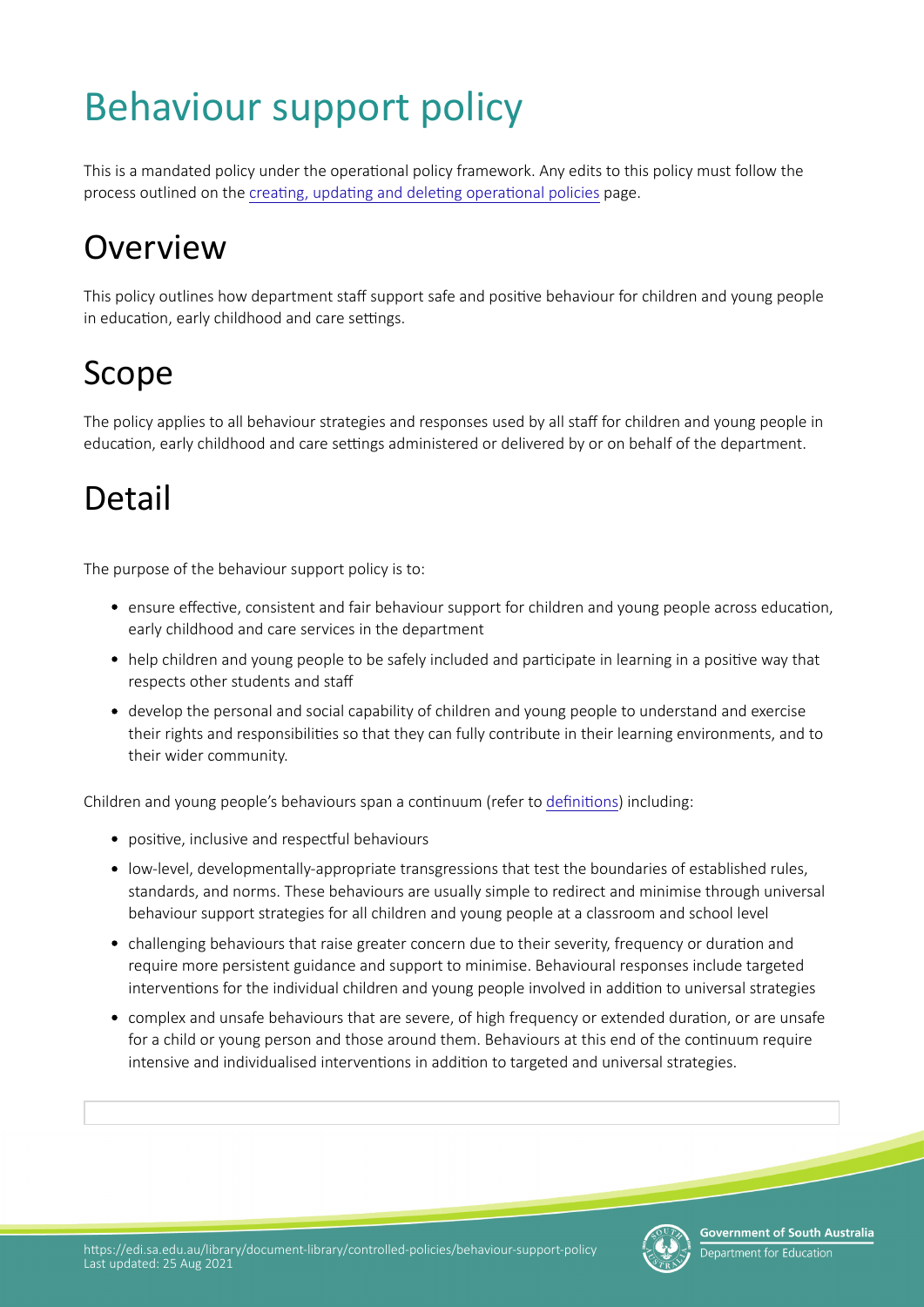#### Supporting children and young people

Challenging, complex and unsafe behaviours (behaviours of concern) are an indicator that children and young people need support to be included in early childhood, care and education services.

Research indicates that most children are able to behave in safe, respectful and inclusive ways, while a small number engage in challenging behaviours. Complex and unsafe behaviours involve a very small proporton of children and young people in education settings. It's important to note that children and young people's engagement in behaviours of concern can change over tme.

The relationship between a child or young person and a caring adult is the fundamental basis of all behaviour support. Children and young people are most likely to behave in a positve, inclusive and respectful manner when they're supported by a caring adult who models this behaviour, and who teaches, guides and supports the child or young person to do the same.

Inclusion in public education, early childhood and care services is a protective factor for children and young people. Transitions into and between services and settings are a crucial time for children and young people, and require support to ensure continuity and consistency across settings.

### Policy principles

The department endorses a positve behaviour support approach to children's behaviour. All behaviours of concern by children and young people will receive a department response. The nature of the response will be equitable and reflect the child's needs and what's required to support positive and respectful behaviour in future. Exclusionary responses are used as a last resort.

Strategies and interventons to support children and young people's positve behaviour development refect the department's goal of safe inclusion for all children. They also refect the following principles:

- All behaviour has a purpose. Department behaviour interventions will build on a child or young person's strengths to support them to meet that purpose in a safe and respectful way.
- Behaviour arises within the context of a child or young person's development, their environment, their family experiences and social settings. Behaviour interventions will recognise and seek to infuence the social, family and environmental factors around the child or young person.
- Behaviour is learnt over time. Children and young people will be supported to learn and practice new positive behaviours over time.
- Parents, caregivers, family members, community members, peers and professionals infuence children's behavioural development. They are key partners in supporting positive behavioural change.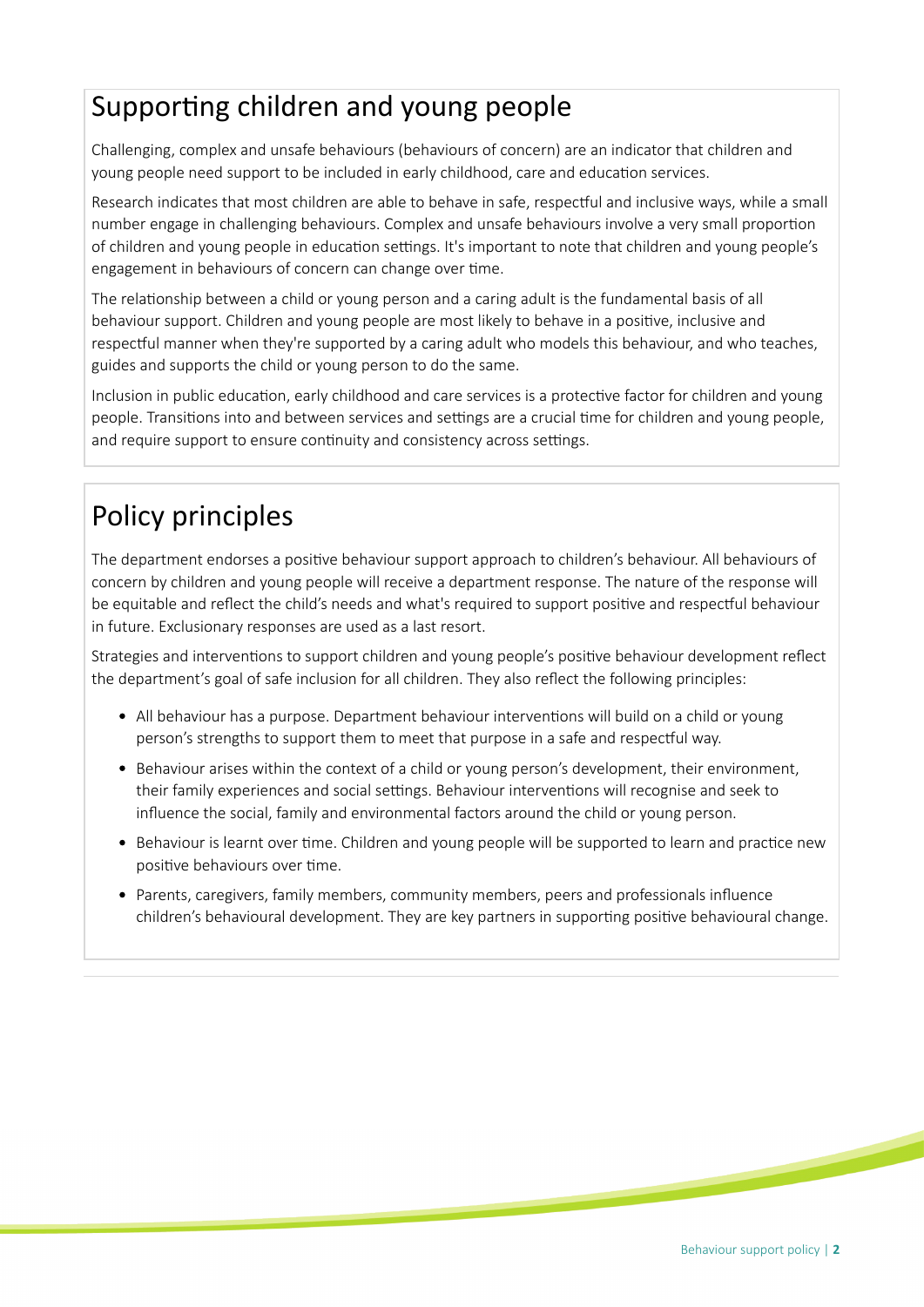#### Policy requirements

Department behaviour support strategies must be purposeful and directed at achieving the 7 core functons of behaviour support listed below. In supporting children and young people's behaviour, department staff will:

- promote, model and support productive and positive behaviour
- explicitly teach positve behaviour and expectatons about behaviour
- intervene by using the least exclusionary methods to prevent, reduce or redirect behaviours of concern
- work with children, their families, professionals and other key adults to understand the environmental, social and family context of a child or young person's behaviours of concern, and to use the capacity of these parties to support positive behaviour change
- provide visible, fair and equitable behavioural responses that foster confdence and trust
- repair and restore relatonships that have been harmed by behaviours of concern
- establish safety and wellbeing for people involved in behavioural incidents, and others.

The procedures to implement these policy functions are outlined in the behaviour support procedures and supporting documents.

All public schools will make a copy of the department's behaviour support policy available on the school website, either in full or in simplifed form.

### Roles and responsibilites

The Australian Student Wellbeing Framework identifies the importance of staff, students and families cultivating a shared understanding of positive behaviour and how this supports effective teaching and learning.

We each have a role to play in making sure our schools, preschools and care settings are safe, positive and inclusive environments. This involves addressing behaviours of concern when they occur, and supporting those involved and afected by these behaviours.

In addition to the mandatory responsibilities of this policy outlined below, it's important to recognise that supporting positive behaviour requires a partnership between department staff, parents and families, and children and young people.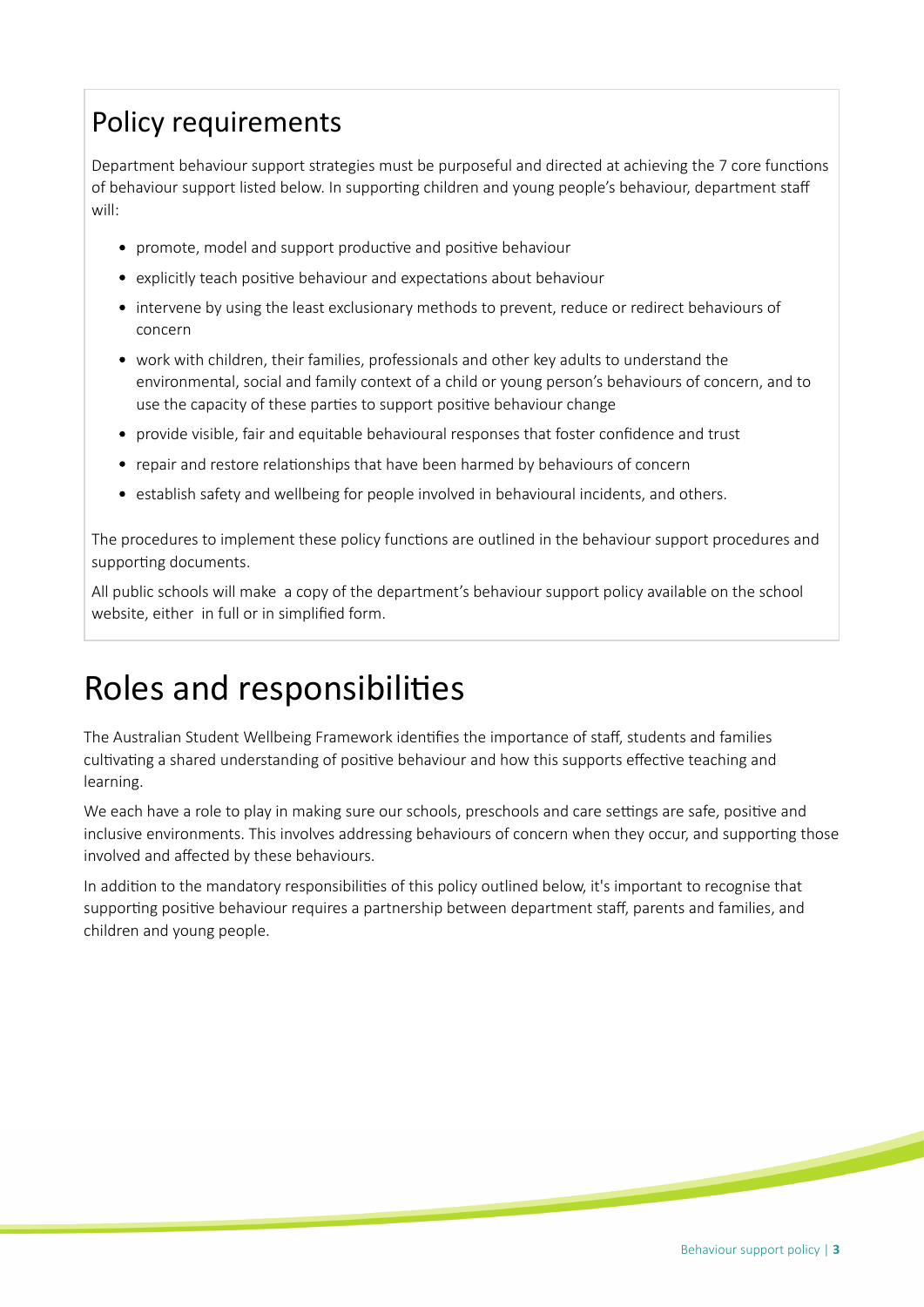Department staff have a key role in creating and maintaining supportive and safe learning environments. Departmental staff must:

- model and promote behaviour that values diversity, demonstrates respect for and inclusion of all children and young people, and promotes a positve school climate
- explicitly teach children and young people about safe and inclusive behaviours, and the core values of the school/preschool/care setting
- support the participation of all students, taking special measures to support the inclusion of children and young people who are at higher risk of exclusionary responses to their behaviours (including Aboriginal children, children in care, and children with disabilites)
- participate in professional learning to build skills, knowledge and confidence in developing positive classrooms and recognising, responding to and managing behaviour incidents.
- work with parents, caregivers, families, service providers and the community to support children affected by behaviours of concern. This may include recovery from harm, restorative practices and supporting children to develop positive social relationships
- report behaviours of a criminal nature to the South Australia Police
- provide timely intervention in response to behaviours of concern, including incidents that have occurred out of school hours or off school premises when this is connected to the care and control of the school and impacts on school relationships
- provide visible, consistent and planned responses to behaviours of concern to foster trust and confdence
- support children and young people to be physically and psychologically safe.

Parents and families are their children's frst and ongoing teachers. Parents and families shape and support their children's positve behaviours when they:

- model and promote safe, respectful and inclusive relationships with their own children, other children and young people, other parents/caregivers, and school staf
- support their children to develop safe behaviours at home including monitoring and supervising their children's social interactions (including online)
- talk to their children about behaviour including unsafe behaviours to help them to understand what it is, why it is harmful and how to respond
- work collaboratvely with the school to resolve concerns about behaviour when incidents occur, including discussing issues as soon as possible (in accordance with the school's procedures)
- consider recommendations and engage in specialist support through student support services and external organisations
- support their child's best interests to continue to attend school while a behaviour issue is being resolved.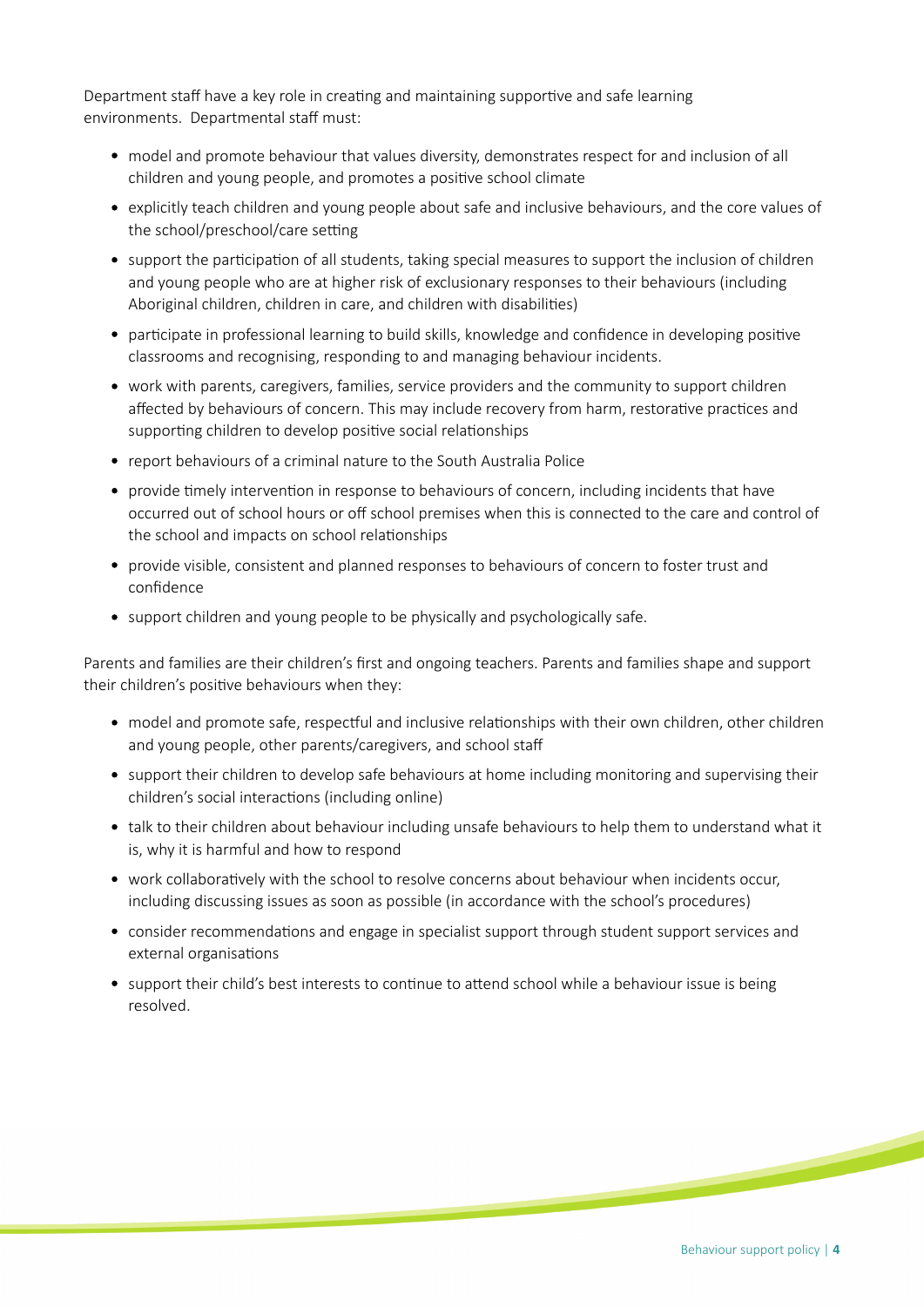All children and young people are able to contribute to their learning and the learning of others when they:

- treat others in a way that demonstrates respect and inclusiveness
- ensure their verbal, physical and online interactions are safe, respectful and inclusive
- take a stand when they see behaviours of concern in person or online, by safely intervening or seeking help from adults to intervene
- support their friends to behave in safe, respectful and inclusive ways if their friends are engaging in behaviours of concern, including by seeking help from trusted adults.

#### **Chief Executive**

Ensure the establishment, maintenance and promoton of efectve child and student behaviour support in the department.

#### Engagement and Wellbeing directorate

Establish, maintain and promote an effective behaviour support policy, procedure, and practice guidelines in the department that reflect best practice.

Support leaders to plan, implement and evaluate behaviour approaches that engage the whole school community.

Make sure information about the behaviour support policy requirements is accessible across the department and to members of the public.

#### Student support services unit

Provide specialist advice and services to support the promotion of positive behaviours for children and young people in department settings.

Provide specialist advice and services to support targeted and intensive behaviour interventons for children and young people who require support to be safely included in department education, early childhood and care services.

Model and coach behavioural interventions and strategies within department settings and provide practical support to educators and support staf.

### School and Preschool Operations, Learning and Behaviour unit

Provide specialist advice and services to support the promotion of positive behaviours for children and young people in department settings.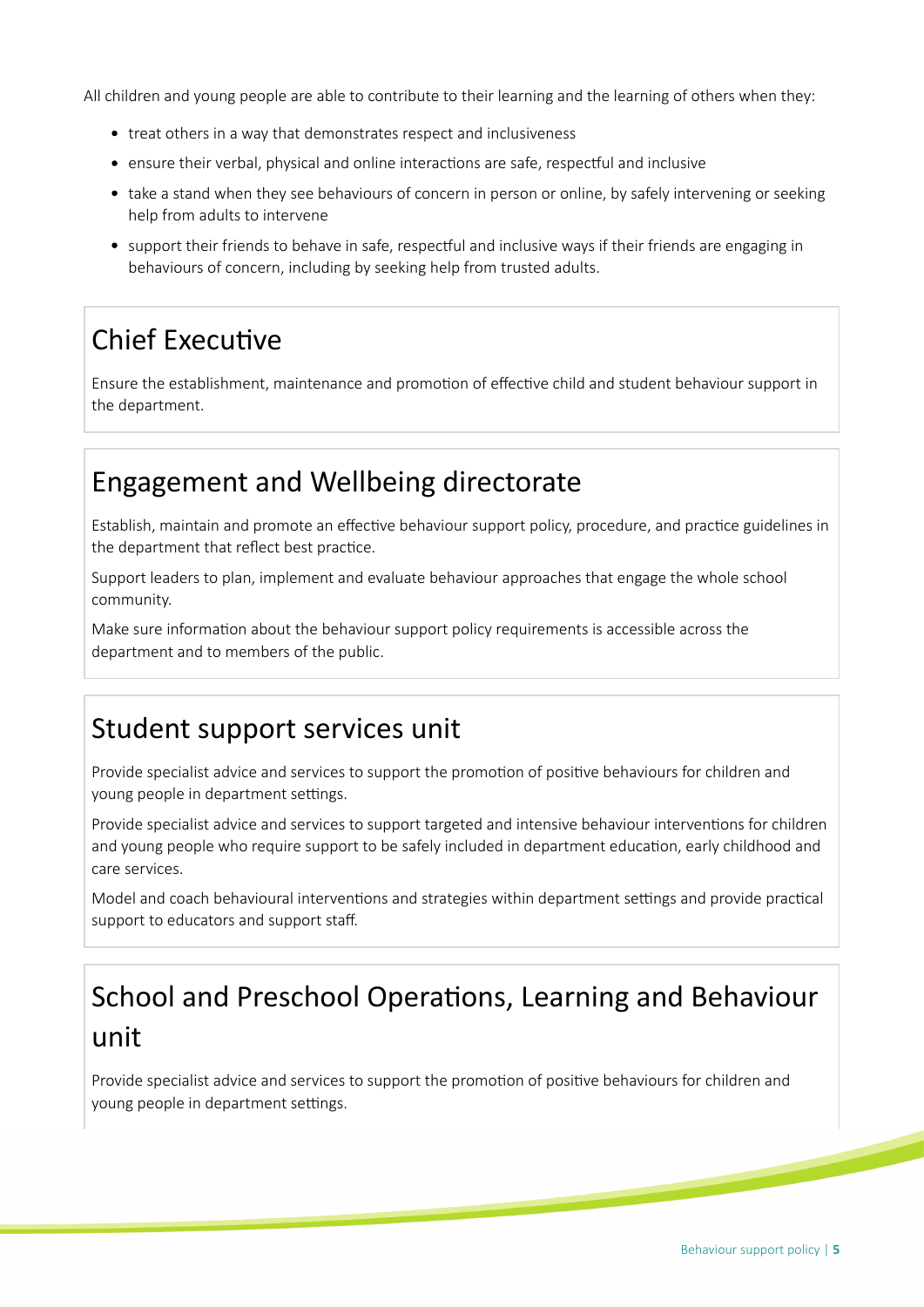Provide targeted and intensive behaviour interventons for children and young people who require support to be safely included in department education.

#### **Education directors**

Make sure each school and preschool in their portfolio is effectively applying the behaviour support policy to provide a positve learning environment for children and young people and those working with them.

Oversee reports and analysis of behavioural management data for their schools.

### School and early childhood leaders (principals in schools and early childhood services directors)

Make sure the behaviour support policy is effectively applied at their school, preschool or service to provide a positve learning environment for children and young people and those working with them.

Make sure information about the behaviour support policy and how it's implemented locally is easily accessible by staff, children, families and members of the public.

Make sure appropriate records and documents are kept of behavioural support responses by their site.

Ensure regular reportng and analysis of behaviour management and bullying data, including via school annual reports.

Develop the capacity of educators to plan and implement curriculum and pedagogy that supports the positve behaviour of children and young people and maximises their wellbeing, engagement, intellectual challenge and achievement.

Lead the creation and maintenance of a safe, inclusive and positive learning environment for all children and young people, families, carers and the wider school community with reference to the Australian Professional Standard for Principals.

Provide professional development for all staff regarding safe and inclusive environments, developing positive classrooms and effective practices to respond to behaviour.

Ensure regular, ethical and valid data collecton and reportng on issues related to student safety and wellbeing, and use the data to inform interventions, strategies and actions.

Make sure information about effective interventions used for a child or young person's problematic behaviour is shared with the school that the child or young person has transferred to for stability or consistency.

#### **Staff**

Make sure behavioural responses to children and young people at their site are consistent with the policy, procedures and guidelines.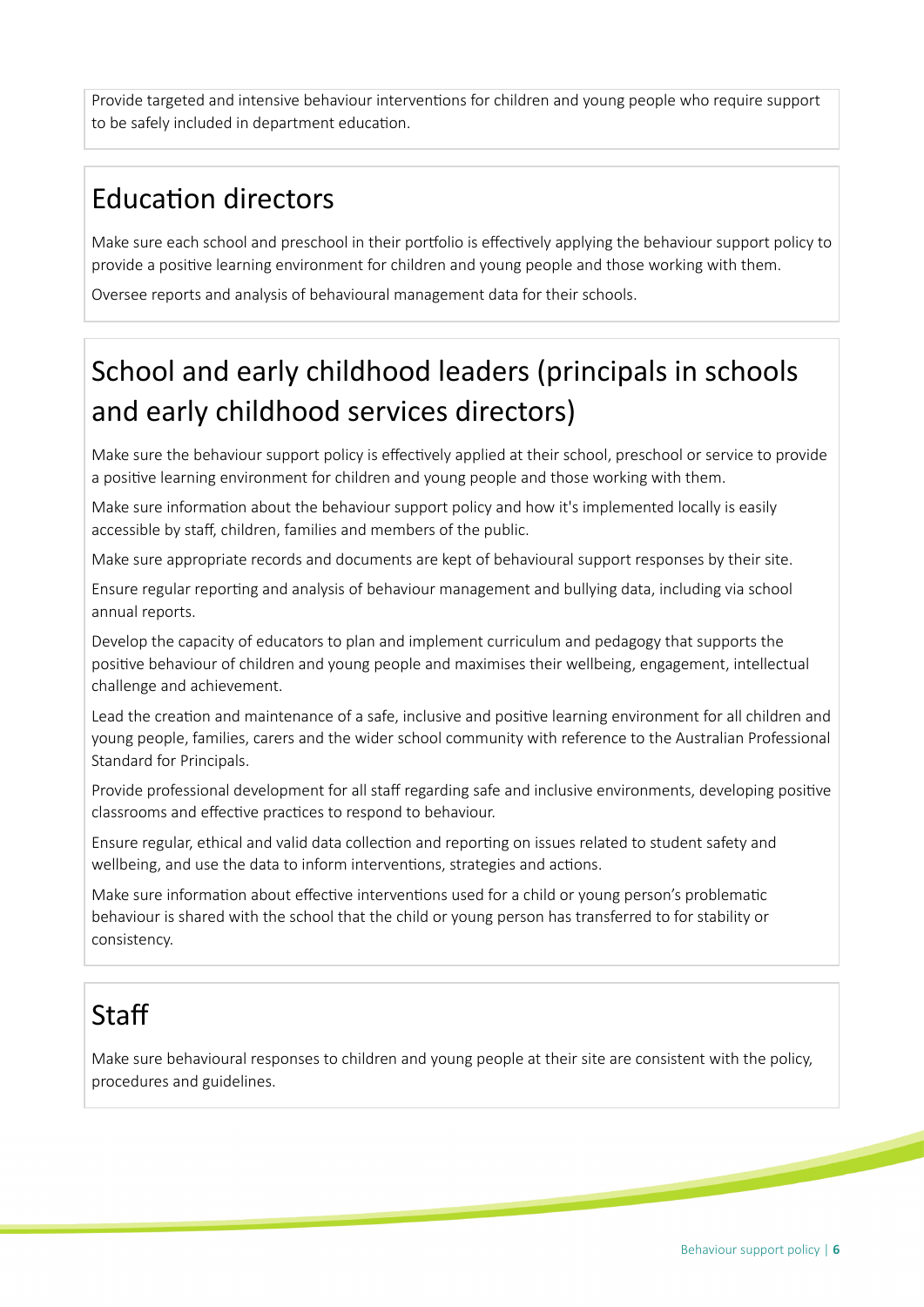Make sure appropriate records and documents are kept of behavioural management responses.

Use the relevant curriculum (Early Years Learning Framework, Australian Curriculum, SACE, Keeping Safe: Child Protecton Curriculum) to design and teach learning programs that support the positve behaviour of children and young people and maximises their wellbeing, engagement, intellectual challenge and achievement.

Create and maintain inclusive, supportive and safe learning environments for all children and young people with reference to the Australian Professional Standards for Teachers.

### Non-department staff providing a service on behalf of the department

Ensure compliance with this policy.

### Definitions

#### behaviours of concern

Challenging, complex or unsafe behaviours that are of greater severity, frequency or duration and require more persistent or intensive intervention to address.

Does not include low level, developmentally appropriate transgressions that test the boundaries of established rules, standards and norms but are relatvely simple to direct and minimise through universal behaviour support strategies.

### bullying

An ongoing and deliberate misuse of power in relatonships through repeated verbal, physical or social behaviour that intends to cause physical, social or psychological harm. It can involve an individual or a group misusing their power, or perceived power, over one or more people who feel unable to stop it from happening.

#### child or young person

A person under the age of 18.

Where a school provides a service to students aged 18 years and older, the term 'child and young person' in this policy also applies to these students.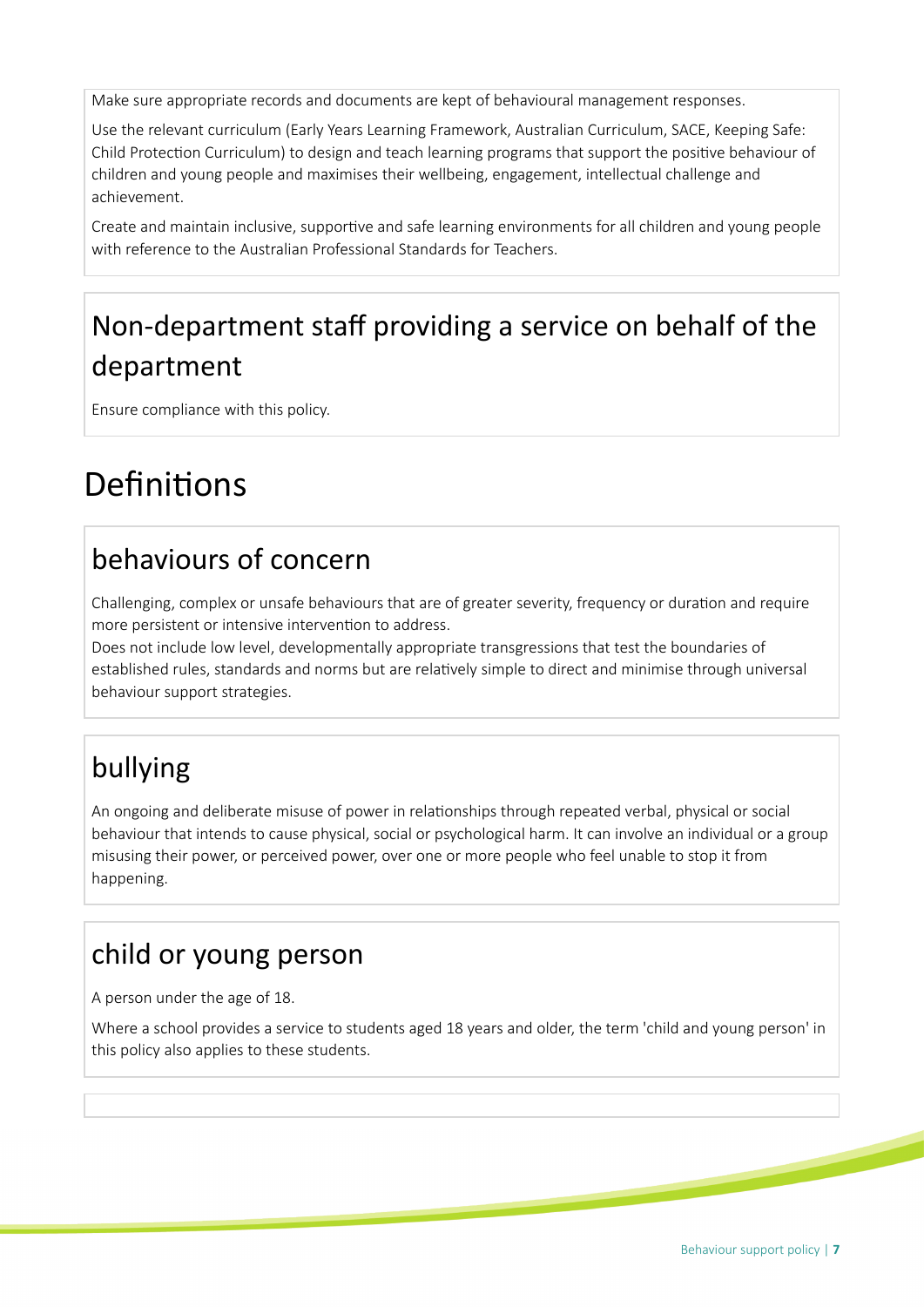#### consistent

Done in the same way over time. Consistent responses to behaviours of concern does not mean that all children and young people receive the same response. Behavioural responses are tailored to the specifc needs of the child or young person.

#### continuum

A series on a scale where the 2 opposite ends are distnctly diferent from one another.

#### exclusionary response

Responses that exclude children and young people from participation in the school setting or school activities, for example suspension, take home or being excluded from camps or other activities. Part-time programs are considered exclusionary when applied to children or young people who are able to be safely included in the school setting full time and where full-time attendance is in the best interests of the child or young person.

Exclusionary responses can include restrictive practices that seek to remove control over a child or young person, for example, physical, environmental, psycho-social or seclusion. The overuse or unauthorised use of restrictive practices:

- is an infringement of human and civil rights
- can cause long term harm
- can further traumatise children and young people with developmental trauma.

### equitable or fair

Treatng children and young people without favouritsm or discriminaton in a way that refects their learning and behavioural needs. Equity and fairness are not about treatng all children and young people the same.

#### positve behaviour support (PBS)

PBS is an approach to children's behaviour that is built on the principles that positve behaviour can be learnt and that environments can be changed to support effective teaching and learning for every child. PBS involves a range of systems and practice elements at universal, targeted and intensive levels.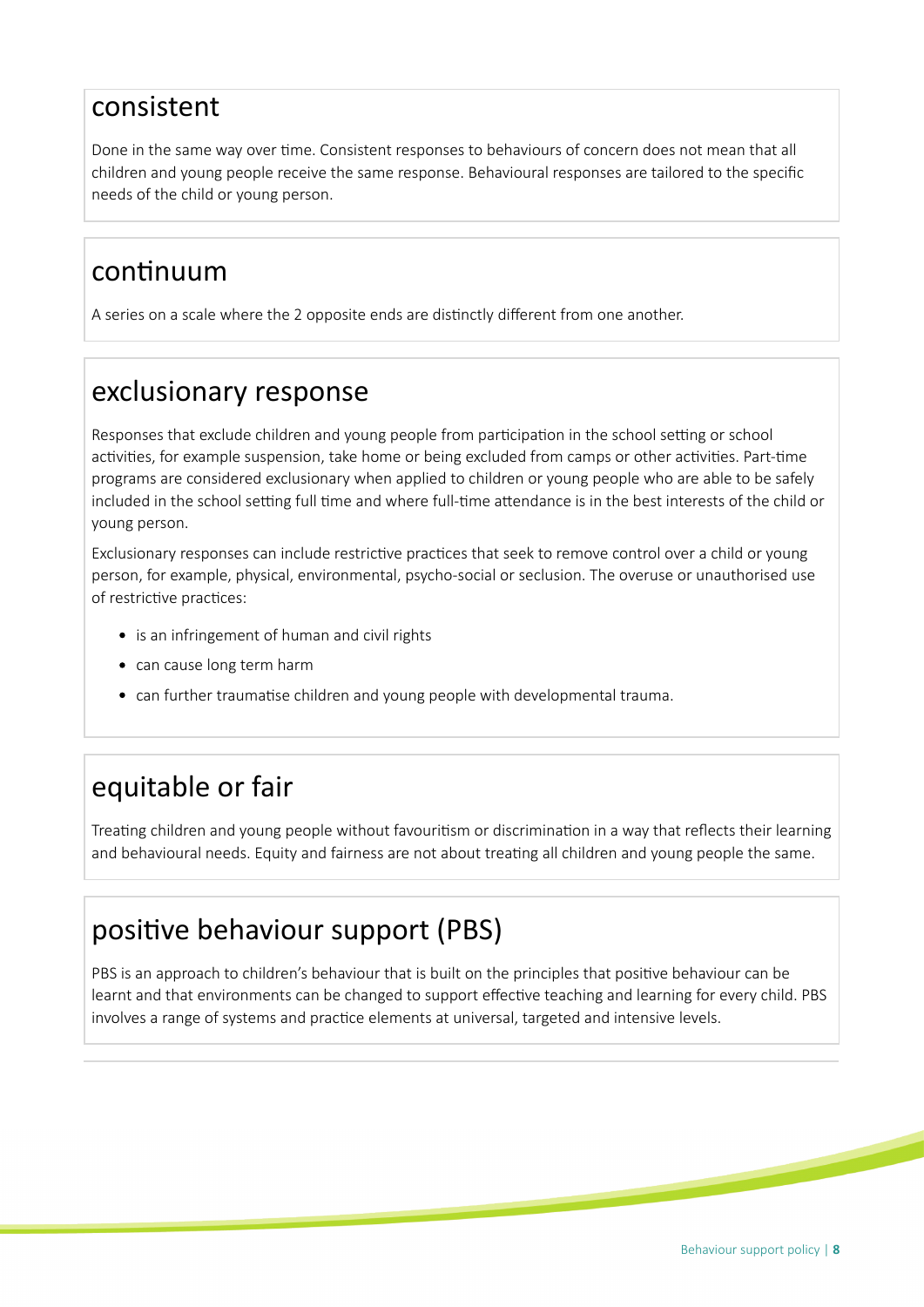#### protective

Factors that strengthen an individual's capacity to increase the likelihood of positve outcomes.

#### safe inclusion

The inclusion of all children and young people, including those who engage in behaviours of concern, in learning in the school setting to the fullest extent possible, while maintaining the physical and psychological safety of children, young people, staff and the broader school community.

## Supporting information

#### **Related legislation**

Education and Children's Services Act 2019

Education and Children's Services Regulations 2020

Education and Early Childhood Services (Registration and Standards) Act 2011

Education and Early Childhood Services National Regulations (2011) and amendments (2012)

[Equal Opportunity Act 1984](https://www.legislation.sa.gov.au/LZ/C/A/EQUAL%20OPPORTUNITY%20ACT%201984.aspx)

Disability Discrimination Act 1992

Disability Standards for Education 2005

#### Related policies

[Assault - site responsibilites procedure](https://edi.sa.edu.au/library/document-library/controlled-procedures/assault_site_responsibilities_procedure.pdf) [Australian Curriculum](https://www.australiancurriculum.edu.au) [Australian Professional Standards for Teachers](https://www.education.sa.gov.au/working-us/working-teacher/teacher-initiatives/australian-professional-standards-teachers) [Charter of Rights for Children and Young People in Care](http://www.gcyp.sa.gov.au/charter-of-rights-2/the-charter) [Duty of care policy](https://edi.sa.edu.au/operations-and-management/legal-and-projects/legal-services/duty-of-care) [External school review framework](https://edi.sa.edu.au/library/document-library/framework/operations-and-management/external-school-review-framework.pdf) [Incident co-ordinaton: managing incidents of extreme severity procedure](https://edi.sa.edu.au/library/document-library/controlled-procedures/incident-coordination-managing-incidents-of-extreme-severity.pdf)

Keeping Safe: Child Protection Curriculum

National Quality Framework and Standard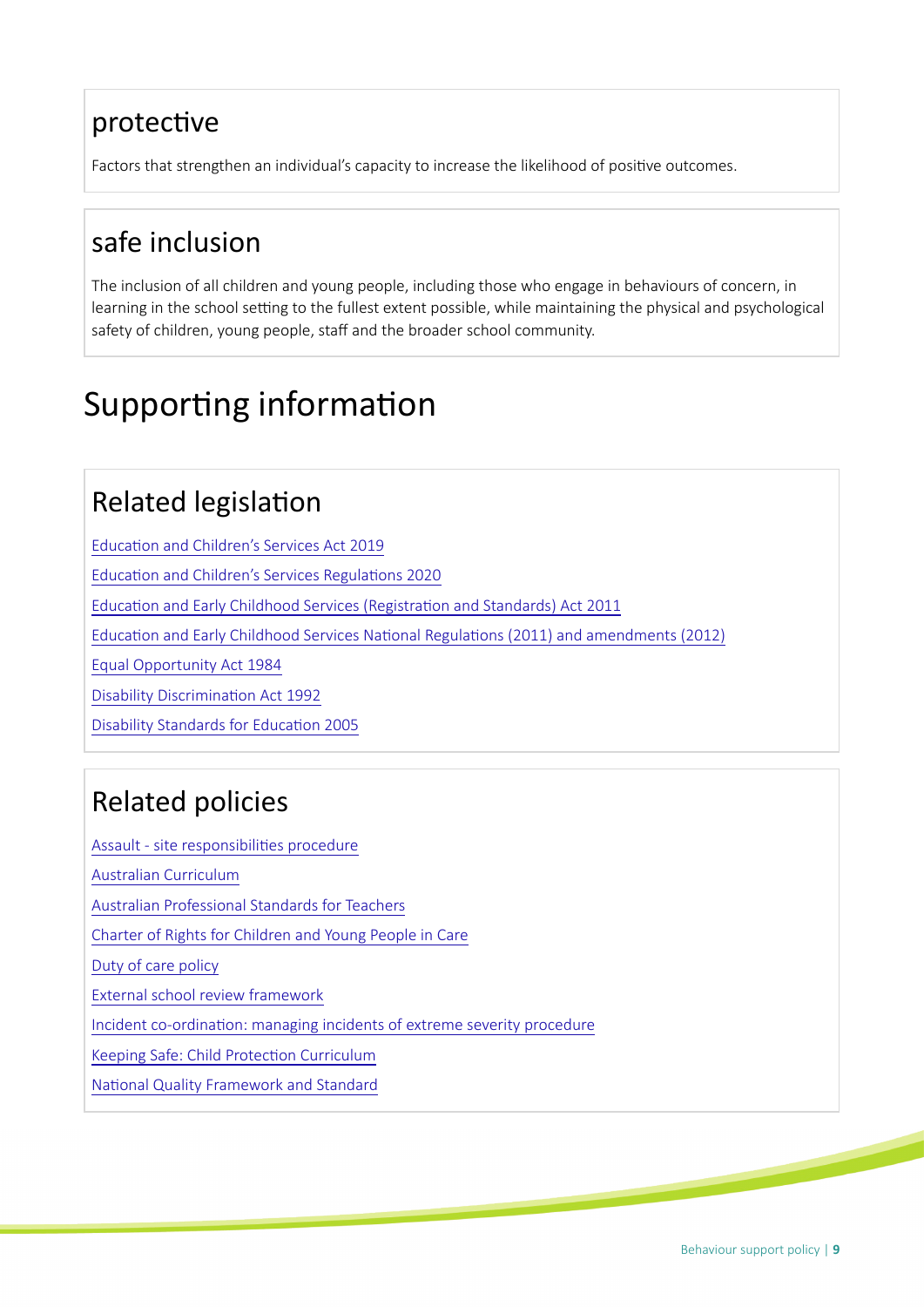| On the same basis: disability standards for education                                                                       |
|-----------------------------------------------------------------------------------------------------------------------------|
| Protective practices for staff in their interactions with children and young people                                         |
| Public Education in South Australia Statement                                                                               |
| Reporting critical incidents and injuries procedure                                                                         |
| Responding to problem sexual behaviour in children and young people – guidelines for staff in educationand<br>care settings |
| South Australian Certificate of Education                                                                                   |
| Teaching for effective learning                                                                                             |
| The Australian Student Wellbeing Framework                                                                                  |
| The Early Years Learning Framework for Australia                                                                            |
| United Convention of the Rights of the Child                                                                                |
| Wellbeing for Learning and Life Framework                                                                                   |

### Record history

Published date: July 2020

#### Approvals

File number: 18/07751-1 Status: approved Version: 1.2 Policy officer: senior policy officer, Engagement and Wellbeing Policy sponsor: director, Engagement and Wellbeing Responsible executve director: executve director, Early Years and Child Development Approved by: director, Engagement and Wellbeing Approval date: 30 April 2020 Review date: 30 April 2023 File number: 18/07751-1 Status: approved Version: 1.1 Policy officer: senior policy officer, Engagement and Wellbeing Policy sponsor: director, Engagement and Wellbeing Responsible executve director: executve director, Early Years and Child Development